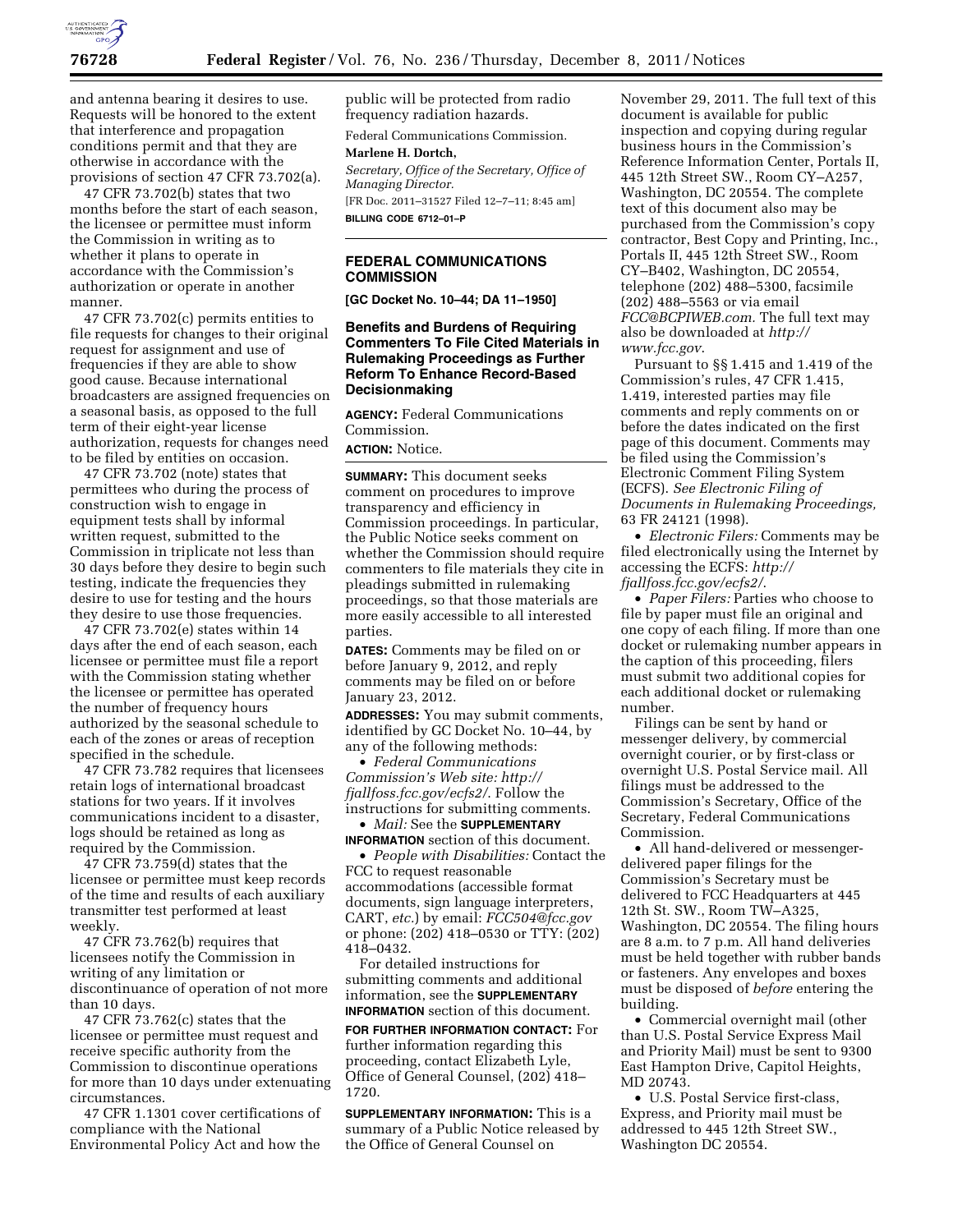Documents will be available for public inspection and copying during business hours at the FCC Reference Information Center, Portals II, Room CY–A257, 445 12th Street SW., Washington, DC 20554. The documents may also be purchased from BCPI, telephone (202) 488–5300, facsimile (202) 488–5563, TTY (202) 488–5562, email *[fcc@bcpiweb.com](mailto:fcc@bcpiweb.com)*. People with Disabilities: To request materials in accessible formats for people with disabilities (braille, large print, electronic files, audio format), send an email to *[fcc504@fcc.gov](mailto:fcc504@fcc.gov)* or call the Consumer & Governmental Affairs Bureau at (202) 418–0530 (voice), (202) 418–0432 (tty). The Commission has designated this proceeding as a ''permitbut-disclose'' proceeding in accordance with the Commission's *ex parte* rules. 47 CFR 1.1200 *et seq.; Amendment of Certain of the Commission's Part 1 Rules of Practice and Procedure and Part 0 Rules of Commission Organization,* Notice of Proposed Rulemaking, 25 FCC Rcd 2430, 2439–40 (2010). Persons making *ex parte*  presentations must file a copy of any written presentation or a memorandum summarizing any oral presentation within two business days after the presentation (unless a different deadline applicable to the Sunshine period applies). Persons making oral *ex parte*  presentations are reminded that memoranda summarizing the presentation must (1) list all persons attending or otherwise participating in the meeting at which the *ex parte*  presentation was made, and (2) summarize all data presented and arguments made during the presentation. If the presentation consisted in whole or in part of the presentation of data or arguments already reflected in the presenter's written comments, memoranda or other filings in the proceeding, the presenter may provide citations to such data or arguments in his or her prior comments, memoranda, or other filings (specifying the relevant page and/or paragraph numbers where such data or arguments can be found) in lieu of summarizing them in the memorandum. Documents shown or given to Commission staff during *ex parte* meetings are deemed to be written *ex parte* presentations and must be filed consistent with § 1.1206(b) of the Commission's rules. In proceedings governed by § 1.49(f) of the Commission's rules or for which the Commission has made available a method of electronic filing, written *ex parte* presentations and memoranda summarizing oral *ex parte*  presentations, and all attachments

thereto, must be filed through the electronic comment filing system available for that proceeding, and must be filed in their native format (*e.g.,* .doc, .xml, .ppt, searchable .pdf). Participants in this proceeding should familiarize themselves with the Commission's *ex parte* rules.

#### **Summary of Public Notice**

This Public Notice seeks comment on additional procedures to improve transparency and efficiency in Commission proceedings. In particular, the Public Notice seeks comment on whether the Commission should require commenters to file materials they cite in pleadings submitted in rulemaking proceedings, so that those materials are more easily accessible to all interested parties. The Commission bases its decisions on record evidence, properly disclosed, with the least possible burden on filers, and strives to tailor its procedures to those ends. Transparency, robust public participation, and informed decision-making are key values that the Commission and its staff strive to uphold in all proceedings. In some proceedings, particularly large and complicated rulemakings, staff may analyze materials that parties have not submitted in the record, including materials such as state statutes, academic articles, blog posts, and company financial reports. This material may or may not contribute to the Commission's final decision, and seeking comment specifically on all the sources viewed by staff would greatly enlarge the record and tax the time and resources of the Commission and parties, with potentially little benefit.

In an effort to balance these considerations, staff has submitted collections of materials into the record of at least two major proceedings. In the *Preserving the Open Internet*  proceeding, staff added the full text of various sources, including FCC working papers, transcripts from FCC workshops, comments submitted in other Commission rulemaking proceedings, public financial filings, academic literature, news articles, blog posts, corporate and non-profit research reports, material from industry participants' Web sites, and investment firm conference call transcripts. *See*  Letter from Carol Simpson, Deputy Chief, Competition Policy Division, Wireline Competition Bureau, FCC, to Marlene S. Dortch, Secretary, FCC, GN Docket No. 09–191, WC Docket No. 07– 52 (Dec. 13, 2010); Letter from Carol Simpson, Deputy Chief, Competition Policy Division, Wireline Competition Bureau, FCC, to Marlene S. Dortch, Secretary, FCC, GN Docket No. 09–191,

WC Docket No. 07–52 (Dec. 10, 2010). In the *Connect America Fund*  proceeding, staff added citations to similar materials, including material from other federal and state government entities, books, and data already released by the Commission or the Universal Service Administrative Company. *See* Letter from Jennifer Prime, Legal Counsel, Wireline Competition Bureau, FCC, to Marlene Dortch, Secretary, FCC, WC Docket No. 10–90 *et al.* (Oct. 19, 2011); Letter from Jennifer Prime, Legal Counsel, Wireline Competition Bureau, FCC, to Marlene Dortch, Secretary, FCC, WC Docket No. 10–90 *et al.* (Oct. 17, 2011); Letter from Jennifer Prime, Legal Counsel, Wireline Competition Bureau, FCC, to Marlene Dortch, Secretary, FCC, WC Docket No. 10–90 *et al.* (Oct. 7, 2011). Materials also included such things as state statutes, pleadings and decisions from state administrative proceedings, and data and reports available on the Commission's Web site. In many instances, filings that the Commission staff placed in the record had been cited by commenters in their filings, and the staff's submission was intended to make the materials more accessible. In both proceedings, however, a small number of commenters voiced concern that such submissions, toward the end of the proceeding, might not serve their intended purpose of promoting transparent decision-making and might, indeed, limit opportunities for meaningful responsive comment. *See, e.g.,* Letter from Todd D. Daubert & J. Isaac Himowitz, Counsel for SoutherinLINC Wireless and the Universal Service for America Coalition, to Chairman Genachowski, WC Docket No. 10–90 *et al.,* at 3 (Oct. 21, 2011); Letter from David A. LaFuria, Counsel to Allied Wireless Communications Corp. *et al.,* WC Docket No. 10–90 *et al.*  (Oct. 20, 2011); *see also Preserving the Open Internet, Broadband Industry Practices,* Report and Order, 25 FCC Rcd 17905, 18049–50 (2010) (dissenting Stmt. of Cmmr. McDowell), *recon. and pets. for review pending.* 

In light of these developments, the Public Notice seeks comment on filing requirements that may improve transparency and informed decisionmaking in future rulemaking proceedings. In particular, the Public Notice seeks comment on requiring parties to submit full copies of any materials cited in their pleadings or *ex parte* submissions. Such a requirement may be viable under the Commission's current electronic filing processes, when it would not previously have been feasible. Further, it could help to ensure